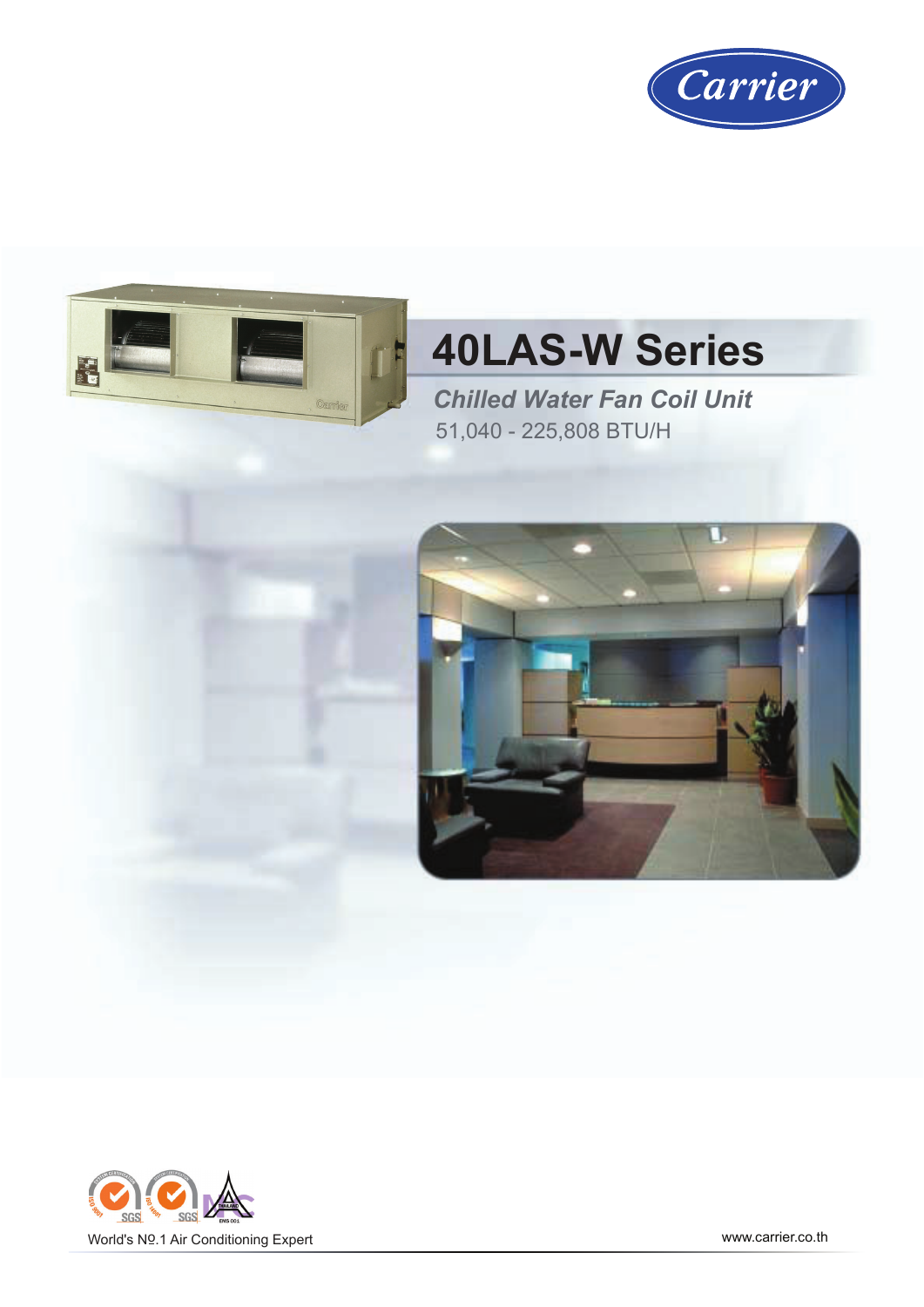### **40LAS-W Series**





▲ 40LAS-W Series (Size : 004/006) **▲ 40LAS-W Series (Size : 007-020)** 

#### **Features**

- Direct Driven Forward Curved Centrifugal Fan quite operation.
- Carrier All Weather Cabinet rugged and durable.
- Fire Retardant Insulation minimises condensation & reduces sound levels.
- Filter(s) easily serviceable.

#### The New, Versatile & Energy *40LAS-W Chilled Water*

The Carrier **40LAS-W** Horizontal Type Chilled Water Fan Coil Units come in 7 sizes covering an air flow range between (1,600-6,000) CFM. These units have been engineered for domestic and commercial application. 40LAS-W Fan Coil Units produce nominal capacities ranging from (51,040-225,808) Btu/hr.

### **Guide specifications** \_\_\_\_\_\_\_\_

#### Specifications

|                         | Packaged Chilled Water Fan Coil Unit |                                                          |                  |                 |                 |                 |                 |                 |  |  |  |
|-------------------------|--------------------------------------|----------------------------------------------------------|------------------|-----------------|-----------------|-----------------|-----------------|-----------------|--|--|--|
|                         | Model                                | 40LAS-W                                                  |                  |                 |                 |                 |                 |                 |  |  |  |
|                         |                                      | 004                                                      | 006              | 007             | 009             | 012             | 015             | 020             |  |  |  |
| Norminal Capacity       | Cooling Capacity *<br>btu/h          | 51,040                                                   | 64,760           | 82,780          | 103,660         | 132,000         | 165,450         | 225,808         |  |  |  |
|                         | Air Flowrate<br>cfm                  | 1,600                                                    | 2,000            | 2,600           | 3,200           | 4,000           | 5,000           | 6,000           |  |  |  |
| Power Supply            | V/Ph/Hz                              | 220/1/50                                                 |                  |                 |                 |                 |                 |                 |  |  |  |
| Power Concumption       | watts                                | 440                                                      | 640              | 880             | 880             | 1,280           | 1,570           | 1,570           |  |  |  |
| Operating Weight        | kg                                   | 75                                                       | 78               | 110             | 115             | 125             | 144             | 175             |  |  |  |
| Cooling Coil            | Coil Arrangement<br>row / fpi        | 3/14                                                     | 3/14             | 3/14            | 3/14            | 3/14            | 3/14            | 4/14            |  |  |  |
|                         | Coil Face Area<br>sq.ft              | 3.33                                                     | 4.11             | 5.22            | 6.67            | 8.25            | 10.08           | 12.18           |  |  |  |
|                         | Coil / Fin Materail                  | Cu/Al                                                    | Cu/Al            | Cu/Al           | Cu/Al           | Cu/Al           | Cu/Al           | Cu/Al           |  |  |  |
| Fan                     | Fan Size<br>inch                     | 10"×10"                                                  | 10"x10"          | 10"x10"         | 10"×10"         | 10"x10"         | 12"x12"         | 12"x12"         |  |  |  |
|                         | Fan Q'ty                             | $\overline{1}$                                           | $\mathbf{1}$     | 2               | $\overline{2}$  | $\overline{2}$  | $\overline{2}$  | $\overline{2}$  |  |  |  |
|                         |                                      | Direct drive                                             |                  |                 |                 |                 |                 |                 |  |  |  |
| Motor                   | Motor Current (RLA)<br>Amp           | 2.11                                                     | 4.05             | $2 \times 2.11$ | $2 \times 2.11$ | $2 \times 4.05$ | $2 \times 4.03$ | $2 \times 6.73$ |  |  |  |
|                         | Motor speed<br>rpm                   | 890/780/620                                              | 945/890/800      | 890/780/620     | 890/780/620     | 945/890/800     | 790/730/650     | 880/770/670     |  |  |  |
|                         | Type                                 | Permanent split capacitor with internal thermal overload |                  |                 |                 |                 |                 |                 |  |  |  |
| Insulation              | Type                                 | PE Foam                                                  |                  |                 |                 |                 |                 |                 |  |  |  |
|                         | <b>Thermal Conductivity</b>          | 0.036 w/m.K                                              |                  |                 |                 |                 |                 |                 |  |  |  |
| Air Filter<br>Dimension | Thickness                            | 10                                                       |                  |                 |                 |                 |                 |                 |  |  |  |
|                         | Type                                 |                                                          |                  |                 | Synthetic       |                 |                 |                 |  |  |  |
|                         | Size<br>mm                           | 395 x 960                                                | 395 x 1138       | 395 x 1395      | 465 x 1395      | 524 x 1578      | 524 x 1878      | 620 x 1878      |  |  |  |
|                         | <b>Width</b><br>mm                   | 1040                                                     | 1220             | 1480            | 1480            | 1660            | 1960            | 1960            |  |  |  |
|                         | Hight<br>mm                          | 470                                                      | 470              | 470             | 535             | 600             | 600             | 690             |  |  |  |
|                         | Depth<br>mm                          | 675                                                      | 675              | 675             | 675             | 675             | 780             | 780             |  |  |  |
| Pipe Connection         | Chilled water inlet<br>inch          | 1"                                                       | 1"               | 1"              | 1"              | $1 - 1/4"$      | $1 - 1/4"$      | $1 - 1/4"$      |  |  |  |
|                         | Chilled water outlet<br>inch         | 1"                                                       | 1"               | 1"              | 1"              | $1 - 1/4"$      | $1 - 1/4"$      | $1 - 1/4"$      |  |  |  |
|                         | Chilled water pipe connection type   |                                                          | Male Pipe Thread |                 |                 |                 |                 |                 |  |  |  |
|                         | Condensate drain dia.                | 1/2"                                                     | 1/2"             | 1/2"            | 1/2"            | 1/2"            | 1/2"            | 1/2"            |  |  |  |
|                         | Condensate drain connection type     | Female Pipe Thread                                       |                  |                 |                 |                 |                 |                 |  |  |  |

Remark : \* Shown capacity based on : Ent. Air temp.80  $\rho$ <sup>2</sup>db/67 P Chilled water temp in/out 44/55  $\hat{F}$ , Max air flowrate.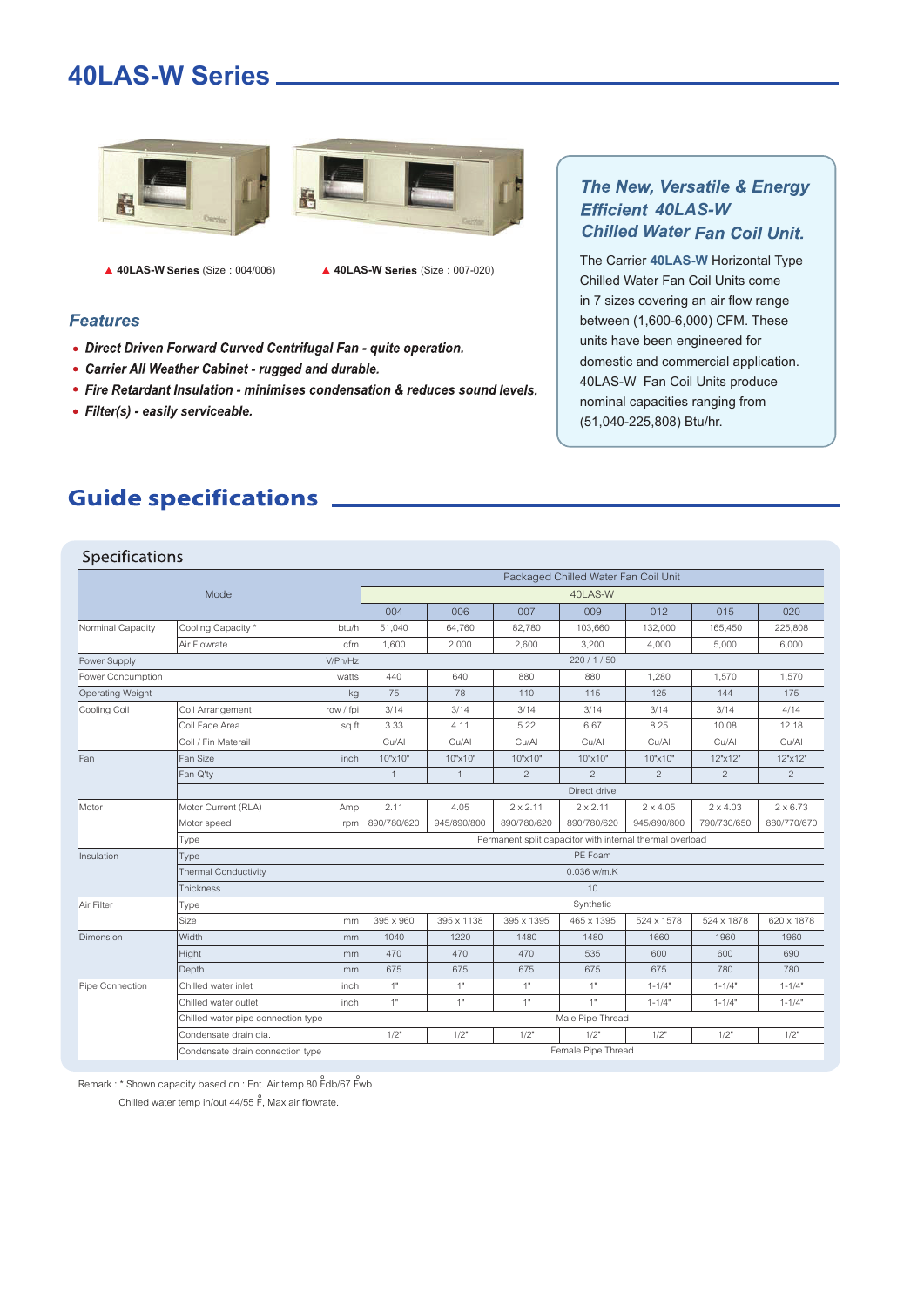### **Unit dimensions**





**Model : 40LAS006W**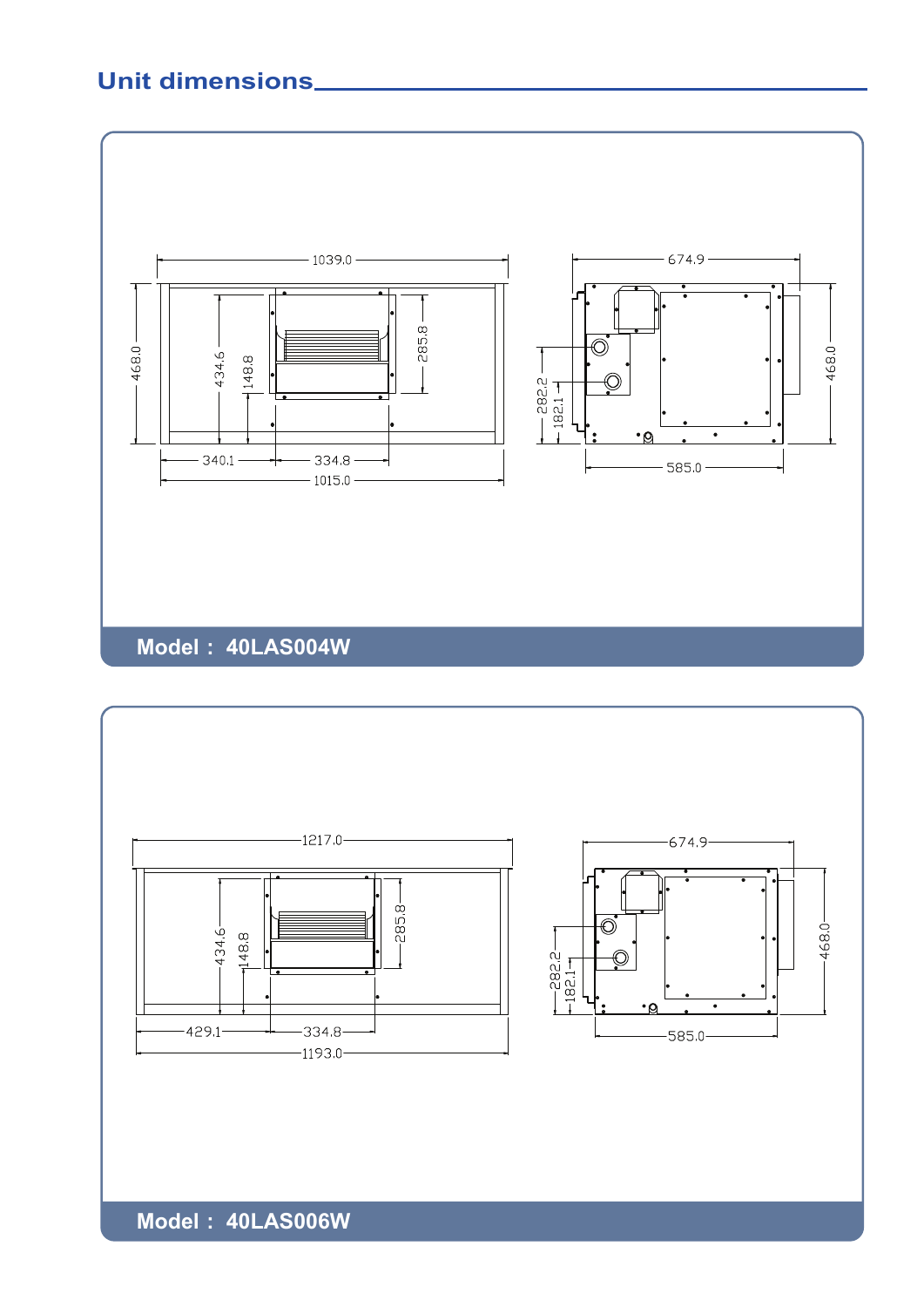### **Unit dimensions**





**Model : 40LAS009W**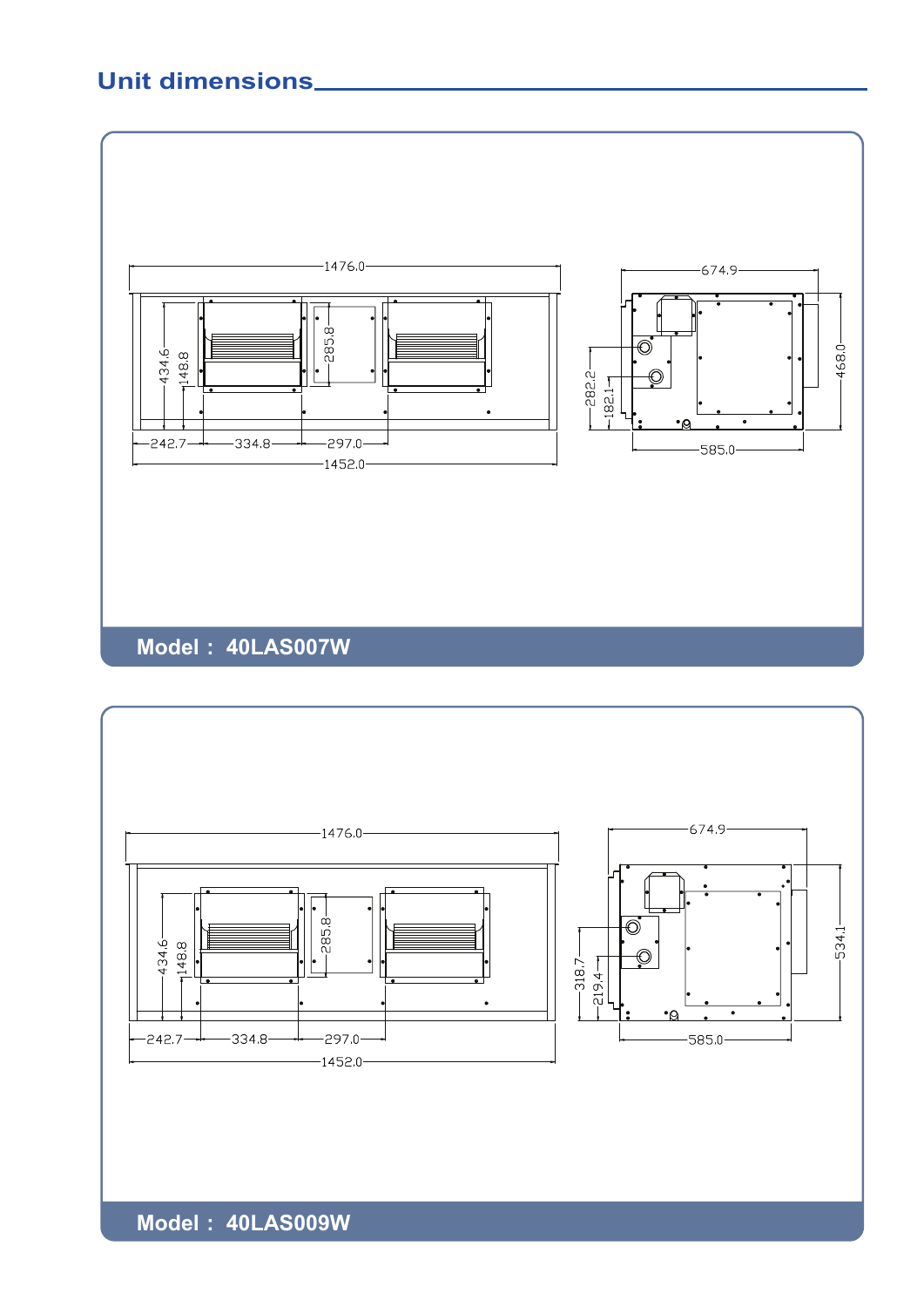## **Unit dimensions**





**Model : 40LAS015W, 40LAS020W**